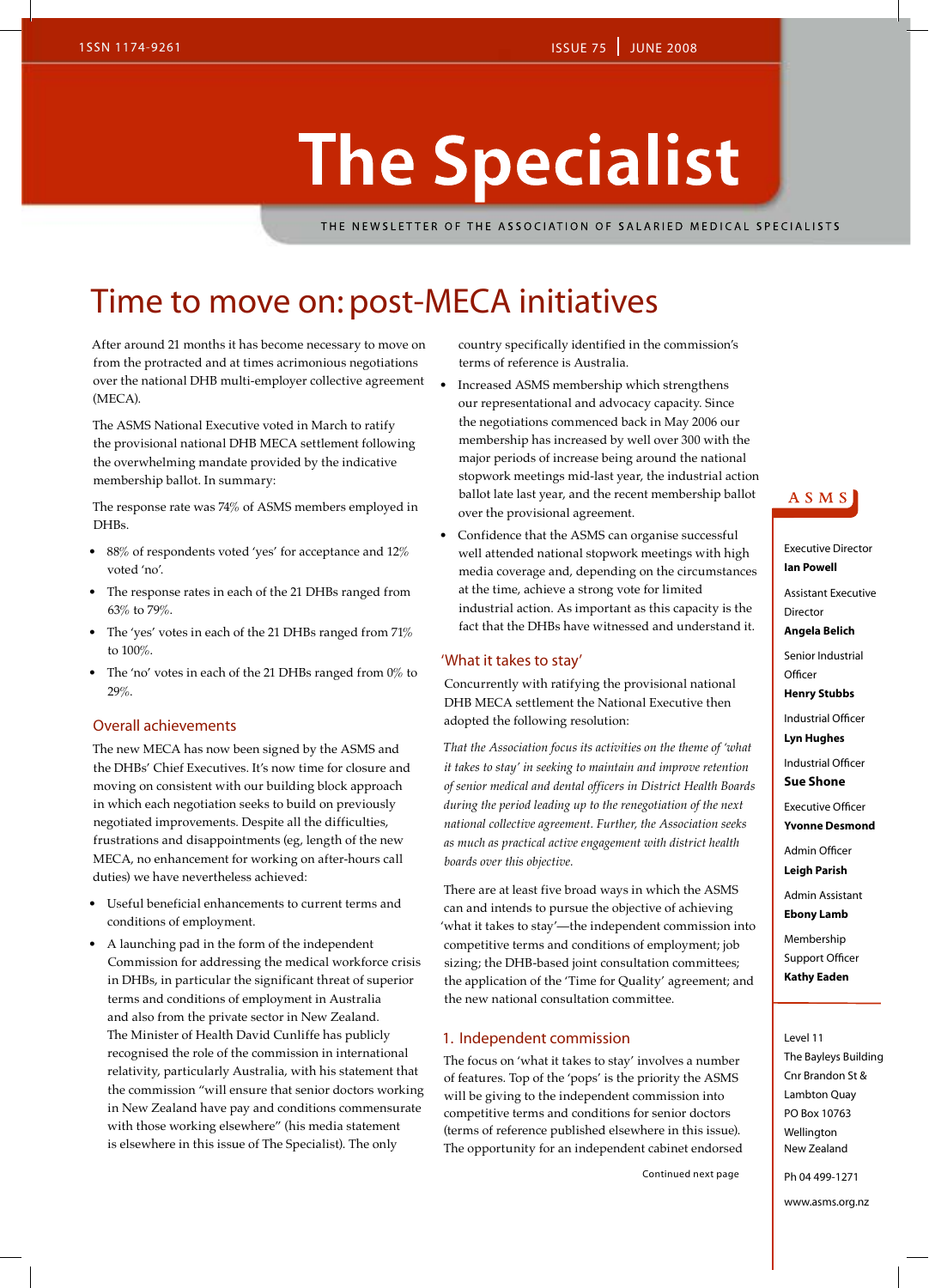investigation into what should the terms and conditions of employment be for a particular part of the workforce is rare and may not happen again for another 20 years, more likely longer. It is about an independent group with expertise recommending the 'rates for the job' in a broad sense of the term for a highly specialised workforce working in a small relatively geographically isolated country in the context of national and international shortages and.

A key part of 'what it takes to stay' means the ASMS and DHBs recognising the significance of the commission and the exciting opportunity that this provides. The ASMS is engaging additional support in order to prepare a substantial submission specifically focussed on all aspects of the terms of reference.

We are also working on persuading the DHBs to adopt a similarly positive attitude towards the commission by openly acknowledging the current and potential serious vulnerability of their senior medical workforce, including the implications for the accessibility of patients to quality care and services, instead of resorting to the short-sighted affordability argument that they adopted in our MECA negotiations. DHBs should be uninhibited by cost in their approach to the commission because its recommendations will go to their paymaster, the government, not just to them and the ASMS.

The commission provides DHBs with the opportunity to persuade government to increase its spending if that it what is required to achieve terms and conditions of employment that are sufficient for New Zealand to train, recruit and retain a high quality senior doctor workforce in DHBs.

### 2. Job sizing

Supporting members in job sizing noting that there have been several cases of remuneration increases arising out of job sizing reviews that have ranged from moderate to significant (eg, a recent across-the-board process at the Lakes DHB has produced average increases of around 12-14% remuneration increases while in neighbouring Waikato DHB, where the fiscal analysis at this point has been less precise, it has been at least 7% and may be up to 14%).

Job sizing is 'below the radar' activity and is not normally an across-the-board approach. Much job sizing is handled successfully on an individual service by service on an 'as needs' basis initiated by members who believe that that the nature of their job requirements mean that they are working well in excess of the average hours they are being paid for. Usually in these situations the outcome is increasing remuneration to bring it into line with average hours actually worked. On some occasions the outcome is an agreement to increase staffing levels, usually senior

doctors but sometimes support such as administration and secretarial.

Job sizing works best when it is membership initiated, assessed and organised. To better assist members the ASMS has revised the ASMS Standpoint on job sizing and hours of work as a membership tool learning from our experiences since the first issue was prepared. This is now available on our website (www.asms.org.nz) and is also available from the national office on request. ASMS industrial staff are also available to advise and assist members.

> Job sizing works best when it is membership initiated, assessed and organised.

### 3. Local empowerment: Joint Consultation **Committees**

The MECA requires the ASMS and each of the 21 DHBs to set up joint consultation committees (JCCs) which are to meet at least three times a year. Their scope of coverage is not limited and can include matters to do with the application of the MECA. Their composition on the ASMS side involves the Executive Director (or Assistant Executive Director) and local ASMS representatives. On the DHB side they involve senior managers including the Chief Executive (usually) and the head of Human Resources/ Employment Relations.

JCCs have already provided us with useful vehicles. They have helped enable a process for enhancing the system of remuneration for after-hours' call duties in Tairawhiti DHB while a similar exercise is presently underway in Hawke's Bay DHB. They have been a vehicle for challenging contestable managerial decisions (for example, at Auckland DHB the ASMS successfully challenged the management decision to require senior doctors to complete a well intentioned but over-the-top conflict of interest form leading to its withdrawal). Reviews have also been challenged in the JCCs while useful work has been undertaken identifying resource and accommodation issues and even matters like business class while travelling on CME leave.

In Northland the JCC has initiated a novel approach to enhance greater senior doctor engagement and leadership in the DHB with the decision to hold a half-day workshop on the subject this month. During the half-day, other than acutes and emergencies, all clinical activities including clinics and lists will not be scheduled to enable participation. In Waikato DHB the new Chief Executive frustrated by an inability to affect change himself has challenged senior doctors who themselves are blocked by a managerial layer when pursing a concern not to give up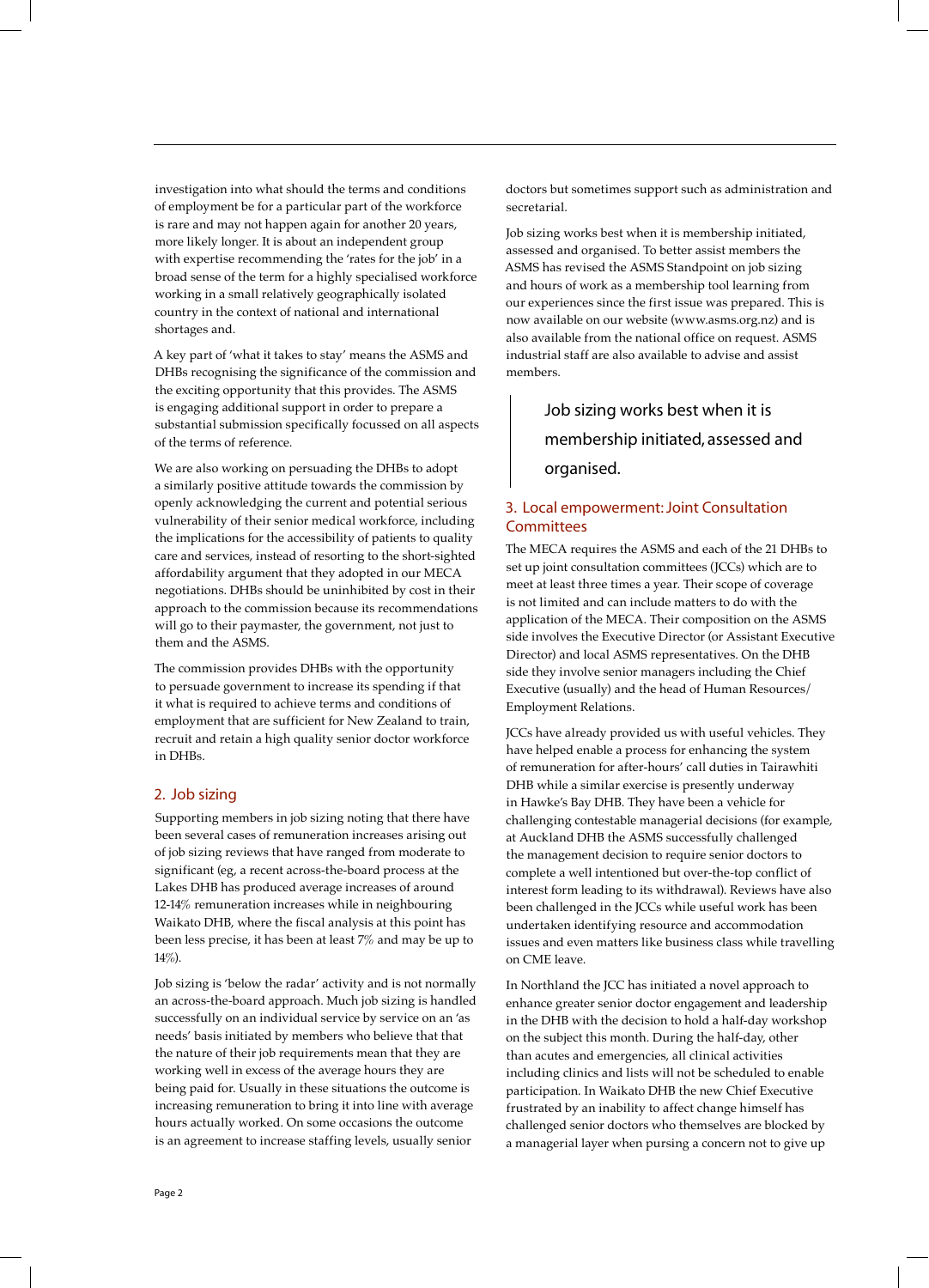but to go to the next step up in order to resolve it (and again and again until it lands on his desk necessary).

In the coming period the ASMS will be exploring how we can further use the JCCs to address concerns and enhance work satisfaction in order to enhance DHBs' ability to retain our medical workforce. The more one enhances work satisfaction to the level that it strengthens retention the more this has the added benefit of assisting recruitment. A stable satisfied workforce is an invaluable recruitment incentive.

### 4. 'Time for Quality' agreement

Along similar lines the ASMS will be looking to promote the enhanced clinical engagement and leadership envisaged by the 'Time for Quality' agreement whose engagement principles are also included in the MECA. This includes the requirement that the role of managers is to support (not lead) senior doctors in the leadership of changes to clinical service design, organisation and delivery.

The underlying principle of the 'Time for Quality' agreement is (a) quality is critical for the health system to succeed; (b) health professionals (in the MECA context senior doctors) are critical for ensuring quality; (c) if health professionals are to ensure quality then the most valuable resource they need for this is time. DHBs are therefore, responsible for providing this time.

Arguably, even more so than the JCCs discussed above, or rather parallel to it, 'Time for Quality' has the capacity to increase members' level of job satisfaction and reduce the 'push' factors that encourage leaving DHB employment. The potential opportunities here are immense.

### 5. National Consultation Committee

The MECA also sets up a new mechanism, the joint national consultation committee (NCC) which will meet at least quarterly. Unlike the other processes discussed above, the NCC is not workplace based. But it does envisage promoting increased engagement with the ASMS to address issues relevant to the increased engagement of senior doctors where this objective can be further facilitated through national opportunities. While it may undertake a number of projects that will assist this objective it will also be an opportunity for the ASMS to raise issues that can both (a) enhance engagement and (b) remove road blocks to engagement. To the extent that this happens it provides a further opportunity to improve work satisfaction and, as a result, retention.

**Ian Powell** Executive Director

### Commission on competitive and sustainable terms and conditions of employment for senior medical and dental officers employed by DHBS

The Director General of Health, with the endorsement of the Minister of Health, will establish a commission to recommend to the Minister of Health (through the Ministry of Health), District Health Boards and the Association of Salaried Medical Specialists, a national recruitment and retention strategy that will provide a sustainable pathway to competitive terms and conditions of employment for senior medical and dental officers (SMOs).

This joint commitment to establish the Commission recognises New Zealand's potential vulnerability as a small, relatively geographically isolated country in:

- a) Retaining current senior medical and dental officer employees,
- b) Recruiting and retaining medical and dental officers trained in New Zealand, and
- c) Recruiting and retaining international medical graduates.

In reaching its recommendations, the Commission will have regard to, but not necessarily be bound by, other national conversations and work programmes, including tripartite initiatives and the work of the Medical Training Board. In its deliberations the Commission will take into account:

- a) Drivers of demand for the SMO workforce, including population health need and models of service delivery.
- b) National and international supply of SMOs, including opportunities for employment, and the terms and conditions of employment for SMOs in Australia and other countries.
- c) Employment opportunities available for SMOs in both the private and public health sectors.
- d) Margins between specialist salary scales and the relative remuneration of resident medical officers (in particular senior registrars) and SMOs.
- e) Changes and trends in factors that affect the supply of SMOs to the New Zealand public health system.
- f) The Government's priorities and health targets.
- g) Any other factors it considers relevant.

The Commission's recommendations will be forwarded to the Minister of Health, District Health Boards and the Association of Salaried Medical Specialists by 31 March 2009.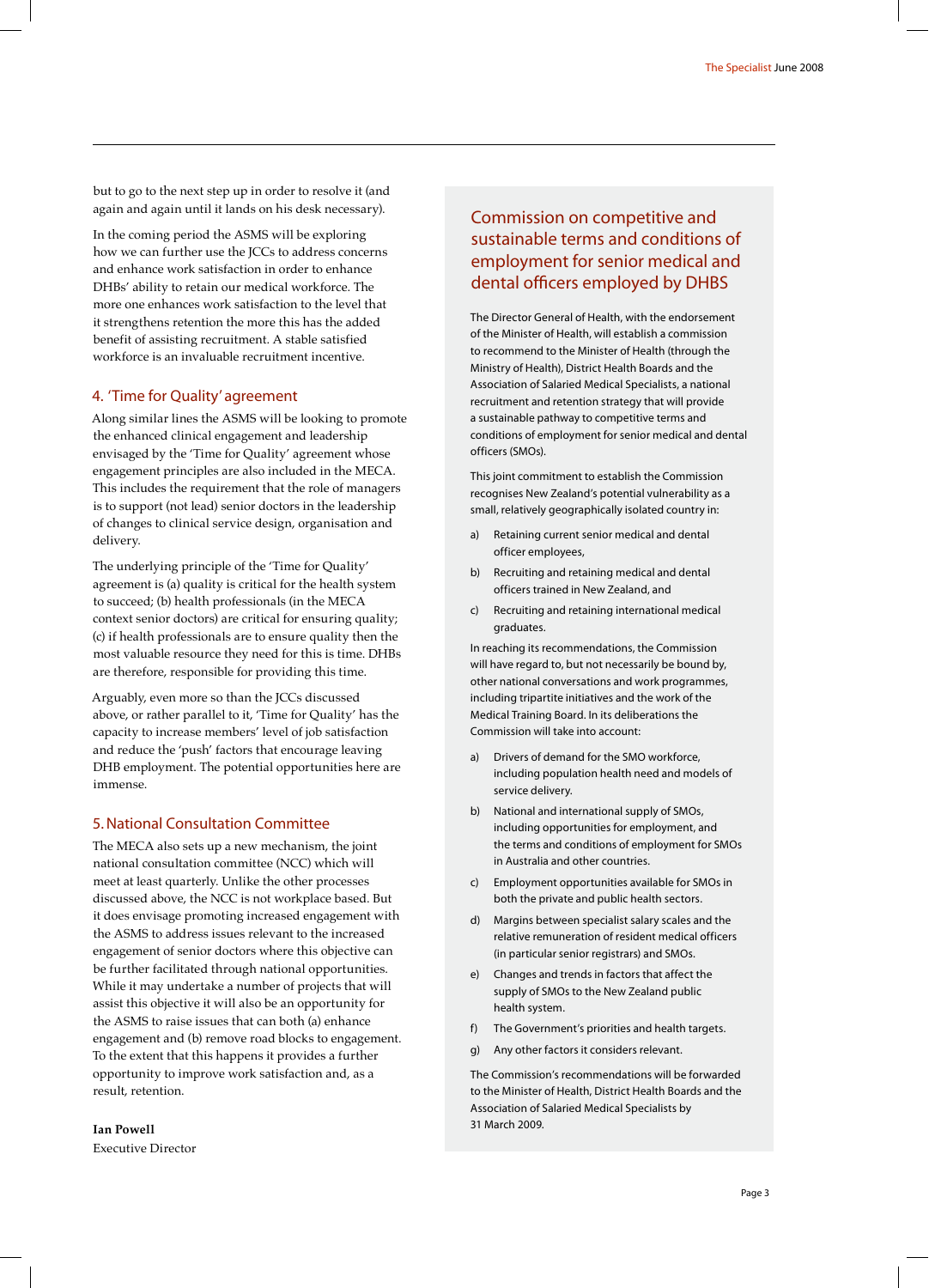

### Laurels – not for the resting on

Oh so tempting. To heave a massive sigh of relief. Relief that two years of acrimony are over. That agreement has been achieved. That negotiations can be put to bed for a while and we can all get back to the "real" work of hospital specialists. To rest on our collective laurels, thankful that industrial action has been avoided while tempering disquiet over some goals unachieved.

Should we rejoice in the huge increase in membership during the last throes of Ministerial intervention and provisional agreement? Celebrate the more than 3000 as an example of solidarity, and not as pecuniary pragmatists? Should we abrogate to a novel Commission the arbitration of the vexatious Aussie magnet? Look to independent analysis to kick our remuneration into CER touch, and not worry whence their data derives?

Or is the work just getting going? Is the important struggle about to start? Is the campaign to finds "what makes us stay" just beginning? How much can we, individually and collectively, lead the Commission, and the way our hospitals are run? Are we prepared to seize the opportunity to influence? At all possible levels?

In our daily dealings with the ill and injured and infirm – are we prepared to show that we are the leaders of reason and rationing? In our weekly wranglings with the planners and funders – are we prepared to show that we are the leaders of reason and rationing? In our monthly meetings with the politicians and policy makers – are we prepared to show that we are the leaders of reason and rationing?

Because if we do not seize the opportunity our MECA offers we have no more than a few dollars more in our pockets. And we could have got those by crossing the ditch, or by moonlighting as a locum here and there.

#### No.

Our MECA offers so much more. It offers a real opportunity to seize leadership. To lead Time for Quality. To embed in daily, weekly, monthly and annual plans the clinical nous and intuition so sadly lacking from some of the decisions of DHBs in recent times. To demand time in our regular schedules to lead teams, departments, hospitals, DHBs and health systems to divvy up the dollar for the greatest good. Whilst according the individuals with idiosyncratic illnesses the respect and resources we know they deserve.

Our MECA offers the chance to inform the Commission with data we - each and every one - can validate regarding the pull factors of overseas and private practice, and

the attractive factors that keep us in this often fantastic environment.

Our MECA negotiations have brought out the diversity of opinion amongst intelligent highly motivated specialists. It has challenged many of us in dimensions we had never considered. It has threatened some at the core of their ethics. Yet it has united us in resolve to improve our lot for the good of those who we want to work with us, and those who we want to become us, and those who we know depend on us.

The challenge now is to not rest, on laurels or otherwise, but to seize all the opportunities we have won. To influence more than we have ever be able to, in the clinics, in the corridors, in the meeting rooms, in the boardrooms, in the planning portfolios, in the ministries. If we want to.

Because the doyens in the DHBs are really, truly, honestly, earnestly, looking to us to help lead them to the reality of rationing. To how they can deliver on the inexhaustible appetite for more than that is Health.

It is up to you. And up to us.

**Jeff Brown** National President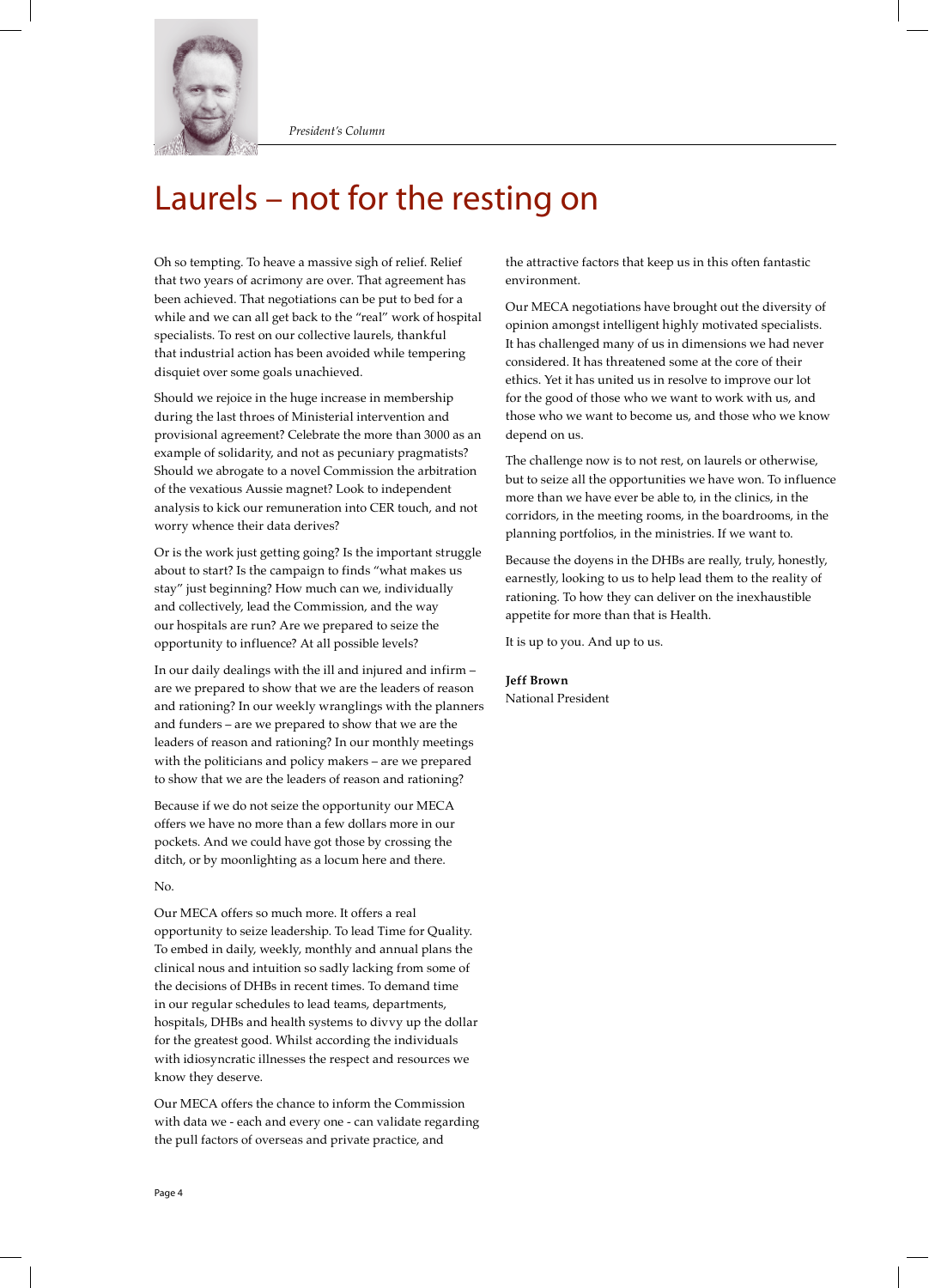

*Executive Director's Column*

### Constant battle: Improvement management engagement with senior doctors

Clause 1 of the MECA outlines the collective agreement's key underlying principles. It has three sub-clauses, one of which (1.1) states that:

*The parties acknowledge the importance of collegiality within the workplace and will actively encourage collective negotiations and responses to workplace challenges and issues.*

The intent of this sub-clause is to encourage and require senior management in DHBs to engage with SMOs. This engagement, which is more extensive and penetrating than simple 'we hear what you are saying, narrower consultation, involves being collective and collegial at the earliest practical opportunity in order to jointly resolve challenges and issues, including over any processes developed to resolve them. Invariably in DHBs this does not happen with SMO engagement left too late and often marginalised as a result.

"Failure to engage early with SMOs in resolving challenges and issues is one of the greatest sources of wastage, if not the greatest, in the health system."

Failure to engage early with SMOs in resolving challenges and issues is one of the greatest sources of wastage, if not the greatest, in the health system. The amount of health dollars wasted on large amounts of time, effort and resources spent on inadequately, sometimes appallingly, is enough justification by itself for early and thorough engagement with SMOs, let alone the far greater opportunity it would provide for fiscally robust and sustainable decision-making. The corrosive impact of these poor processes is even more damaging in the longer term in that it undermines the confidence of senior medical staff in the integrity and usefulness of future consultation exercises.

Unfortunately, DHBs do not practice and promote the importance of proactive engagement with and leadership by SMOs well enough. Where it occurs, much of their advocacy of SMO engagement is at the level of rhetoric or sometimes noble aspiration but ineffective execution. The ASMS has experienced many cases in several DHBs of SMOs being consulted, not even engaged, far too late in the process. As a result SMOs become casted in a limited reactive and marginalised position which invariably encourages negativity and distrust. This is 'lose-lose' all round.

Affected SMOs should be actively engaged when a challenge or issue first arises in order to discuss how it might best be addressed rather than having to react to an approach initiated by management. By this approach a DHB is more likely to better understand what the challenge or issue is and, as a result, what sort of process, if any, should be used to resolve it. The capacity to go down 'rat-hole' and embark up yet another wastage process become considerably minimised, if not eradicated.

The best example of effective engagement that I have seen is in New South Wales with their sophisticated and impressive clinical networks based on active medical practitioner leadership. In New Zealand recent positive examples include the cancer control strategy (although this needs to get more into the issue of resourcing including allocation) along with engagement of SMOs in shaping driving the regional service developments for cancer and blood in Otago and Southland DHBs and women's health in MidCentral and Whanganui DHBs.

But these are exceptions and the regional service reviews have been driven by crises. When they become the proactive modus operandi of DHBs we will know from the sustainable benefits that arise that the system has hit the jack pot.

**Ian Powell**

Executive Director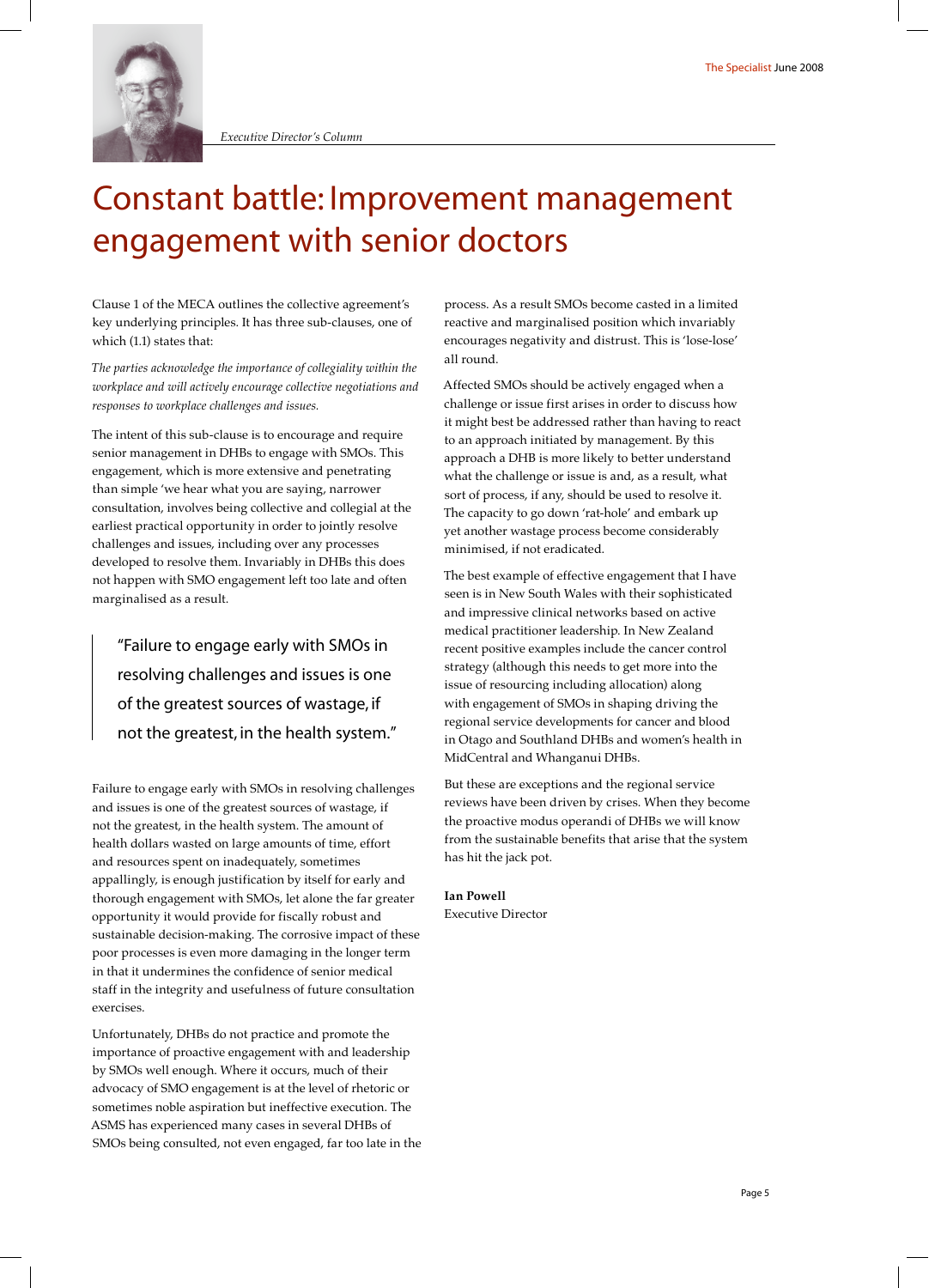

### The Medical Training Board

If I were to ask 'who or what in New Zealand looks at medicine in its entirety, considers where it is going and where it wants to go?' what might your answer be? Equally, 'who or what has oversight of medical training and coordinates all the relevant parties ('stakeholders' in bureaucratic language) with the aim of ensuring highly trained doctors who are fit for task and in the numbers required by our health system and our population?' what would your answer be? Perhaps the Ministries of Health and Education; perhaps the universities and the colleges; the Medical Council or even perhaps the ASMS, the RDA, the NZMA or the DHBs? None of the above, or all of the above?!

I would suggest that until now New Zealand has had a critical lack of such overview with the inevitable result being ad hoc decision-making often shaped by political imperative and sectorial self interest.

Late in 2007 the Medical Training Board (MTB) came into being with the unenviable task of fulfilling the roles I have outlined above. It is an independent body with accountability to the Minister of Health and the Minister of Tertiary Education – note not the Ministries of Health and Education. The Board has also been given a strategic oversight role of the Clinical Training Agency (CTA) which currently funds medical training; a role that has been embraced by the leadership of the CTA and a role that can but help the Board to achieve its aims. I will attempt to give you a flavor of the work the Board is doing, who is on the Board, what its strengths are and what it may be able to offer salaried medical specialists, and, where it may fall down.

The initial work-streams of the MTB – with a planned-for first report to the Ministers in June of this year – are as follows:

- Configuration of the 'transition years' (from graduation to entry into vocational training) and how these years dovetail with those before and after. What do we want to achieve in these years and how best can it be achieved?
- 2021 and beyond. In other words medical workforce planning and projections.
- Implementation of the above two projects. Core to this goal will undoubtedly be the embedding of training within service delivery wherever the setting – hospitals, primary care and within private medicine.

Who is on the MTB? Predictably, a number of senior medics, not representing specific sectors of the Health system but rather with key experience in the colleges, universities and in the clinical workplace. In addition there is a vocational trainee, a medical expert in Maori Health and a DHB Chief Executive. The Board is supported by senior staff from the Ministries of Health and Education and from the CTA. The Chair of the Board is Mr Len Cook, a statistician with extremely broad experience including participation in the Medical Workforce Taskforce. I, and no doubt others, initially pondered the wisdom and motives of appointing a nonmedic to the chair role but any reservations have rapidly been dispelled. Len Cook is very effectively drawing on the strengths of the members of the Board plus he has the background and experience to know his way around the draughty back alleys of Wellington – a very necessary skill set if the MTB is to gain real traction with its recommendations and prescriptions for change.

What is in all this for salaried medical specialists? As already alluded to but I make no apologies for repeating, the Board has the potential to provide a medical forum at high level for meaningful interaction and cooperation between the universities, colleges, Medical Council, Ministries and the DHBs. Hopefully we will see true overview of the training continuum with proper reference to needs and realities.

Secondly, the Board is keen to significantly raise the profile of the training and supervision responsibilities carried by SMOs. Put simply – time to train, funding for training and training for trainers. Following on from recognition of the SMO 'trainer' role will need to come clarity and integration around the roles undertaken by SMOs in training and supervising medical students, prevocational doctors and those in vocational training.

The Board sees the long established apprenticeship model as still being the basis of medical training but will promote realism as to the shortcomings of this model in the modern clinical environment of 'safe hours' and reduced patient length of stay. There is a clear need for the apprenticeship model to be meaningfully supported by other models and training tools including on-line resources and clinical skill laboratories.

If the MTB's recommendations relating to the prevocational transition years are adopted we should see some reversal in the drift of such doctors into locum work and overseas. It is very clear that hourly rates are but one part of the reasons for discontent in resident doctor ranks; system changes are required if we are to turn around the current circumstance.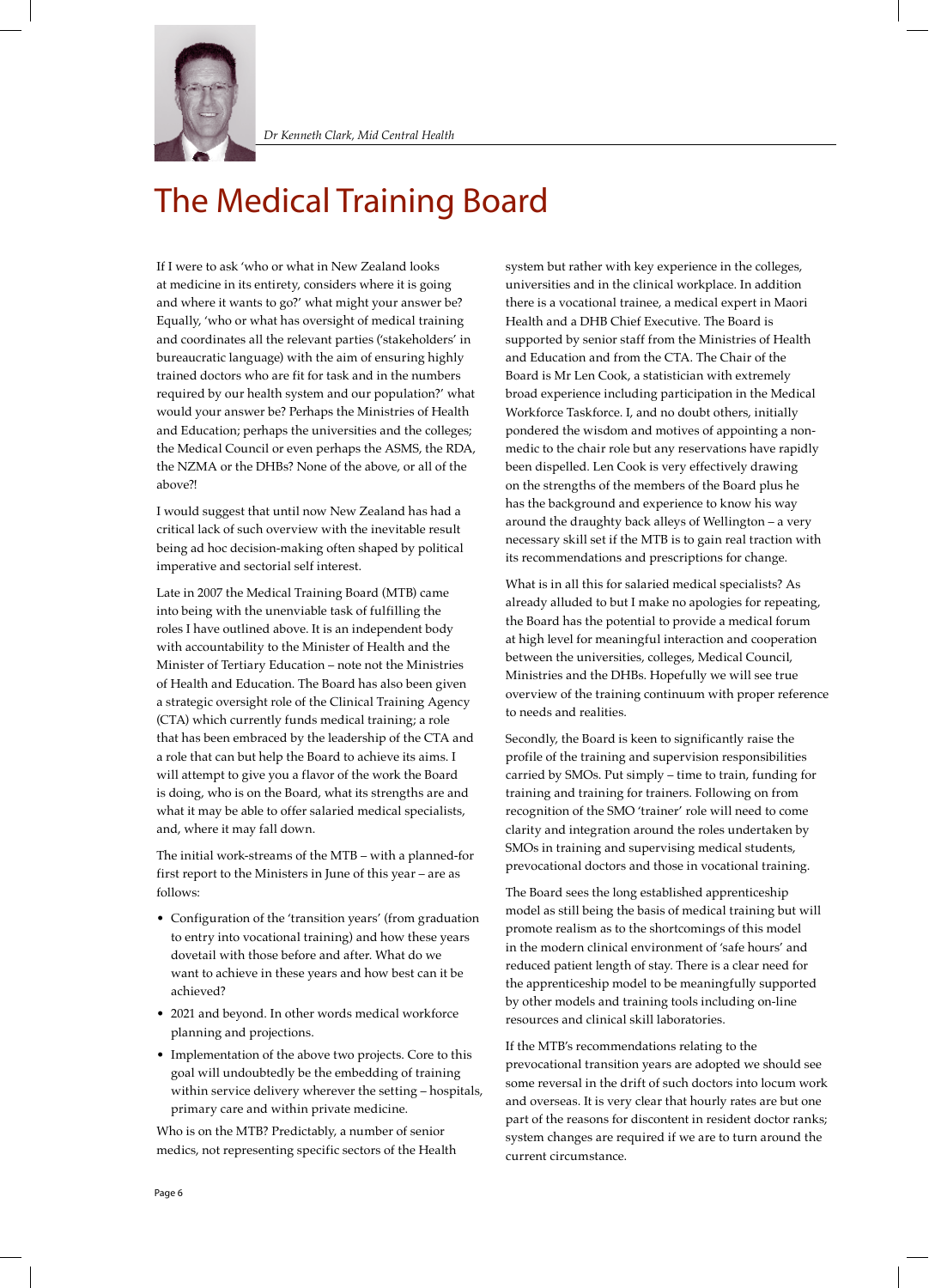Has the Medical Training Board a future? Well, I sincerely hope so. Our health service desperately requires coordinated medical leadership. However, much will depend on whether the Board receives a positive reception to its initial outputs – sadly not so much the reception it receives from the profession but in terms of the impressions made on politicians and on the relevant Ministries. If the specter of a looming general election is added in I readily profess to genuine nervousness as to the Board's future. Here though I make a plea for conditional but real support for the MTB from all doctors and all organizations representing doctors in New Zealand. With such support we might, just might, finally be on the road to greater medical say in this country's health system.

### **Dr Kenneth Clark**

Member Medical Training Board, Specialist Obstetrician and Gynaecologist, Medical Director/Chief Medical Officer MidCentral Health

### Appointment of New Industrial Officer



Lyn Hughes has been appointed as our new Industrial Officer at national office. She started with the Association on 8 May replacing Jeff Sissons who has left the Association to travel overseas.

Her immediate prior appointment was as a Legal Officer for the New Zealand Police Association. She was a solicitor in the Employment Rights Unit at Thompsons Solicitors in the UK from 2005 until 2007. This is a firm that specialises in union cases and employment law.

From 2002 to 2005 she was a solicitor advocate in the employment law department of Croner Consulting also in the UK. She has also worked as a trainee solicitor at the Derby Law Centre doing some employment law and as a legal adviser at a local Magistrates' Court.

Lyn will be responsible for Northland, Waitemata, Auckland, Counties Manukau, Waikato and Lakes District Health Boards.

### ASMS 20th Annual Conference at Te Papa

### Thursday 20 – Friday 21 November 2008

#### **Delegates required**

The ASMS meets the costs and makes all travel and accommodation arrangements for ASMS members to attend its 20th Annual Conference as delegates.

#### **Leave**

Clause 29.1 of the MECA includes provision for members to attend Association meetings and conferences on full pay. Members are advised to start planning now and encouraged to make leave arrangements and register and register by 30 September 2008.

#### **Dinner and Pre-Conference Function**

A Conference dinner will be held on Thursday 20 November. Delegates are also invited to attend an informal cocktail function on the evening of Wednesday 19 November.

#### **Registration of Interest**

Please help us plan for another great Conference and to assist with travel and accommodation reservations by emailing our Membership Support Officer, Kathy Eaden, at *ke@asms.org.nz.*

Your interest in registration will be noted and confirmed closer to the date with your local branch secretary as each branch is allocated a set number of delegates. Extra members are welcome to attend the Conference as observers.

### **Register your interest today** *ke@asms.org.nz.*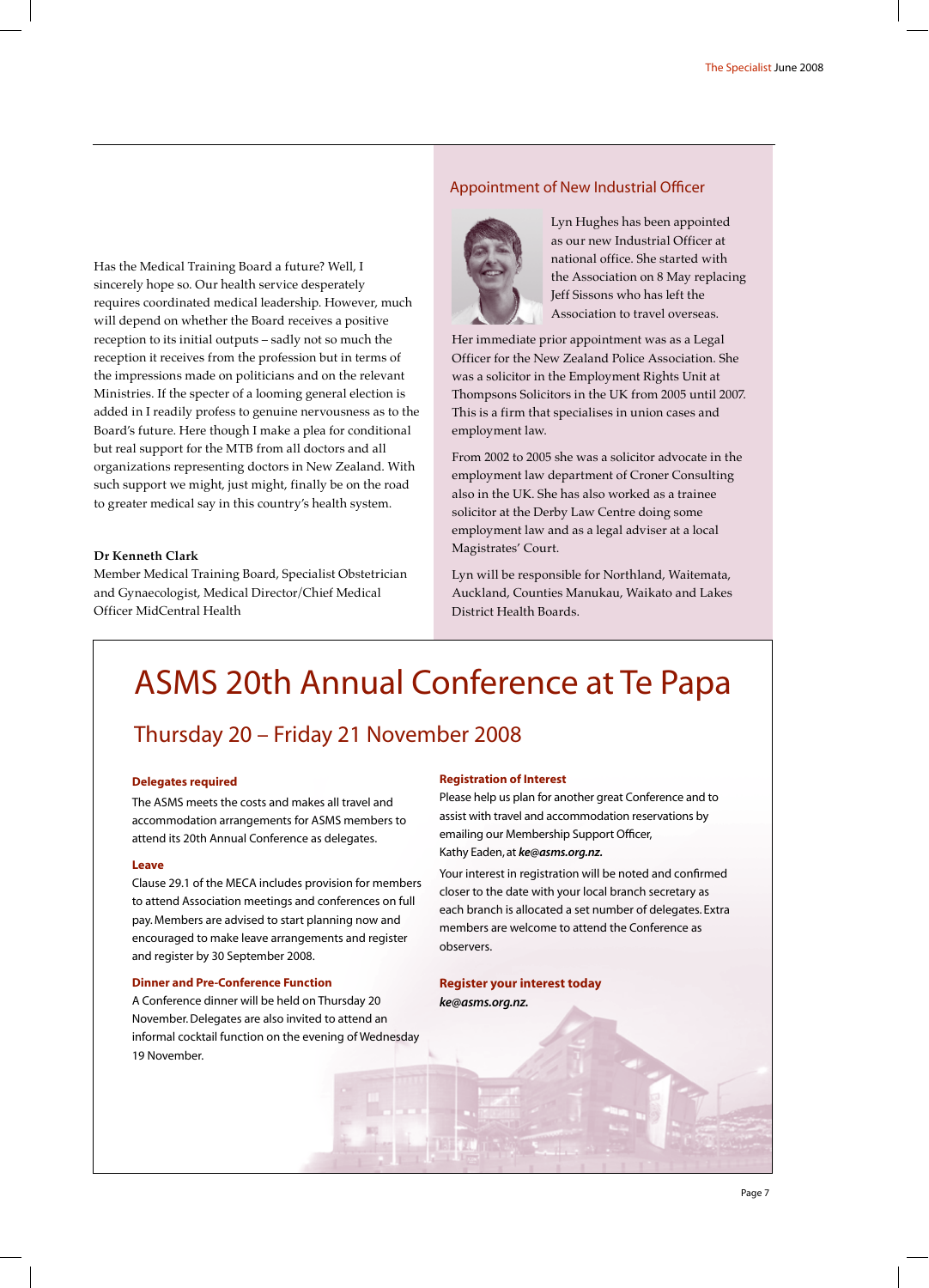### Job sizing – an update

 $\mathbf{O}_{\text{NCE}}$  UPON A TIME the main purpose of job sizing was to ensure SMOs were paid for the work (i.e. hours) that they did. This undoubtedly remains an important purpose and product of job sizing, but today perhaps an even more important purpose is to provide an objective measure of the number of SMO hours required to deliver a particular service.

By sensibly and methodically identifying the clinical demand and clinical duties of each service, adding a proper measure of time for non-clinical duties and factoring in the number of SMOs required for holiday and CME relief, each service is now able to objectively establish the SMO staffing numbers required to meet its clinical workload.

The ASMS has recently issued *Standpoint No. 3* on **Hours of Work and Job Size.** It is a revised and enhanced version of our first Standpoint. This revised version also contains practical steps that may be taken by SMOs if their management are unwilling or unable to implement the results of any job size. The revised *Standpoint No. 3* is available on the ASMS website and we encourage members who are yet to undertake job sizing or who have met resistance from management in implementation to visit the website and download *Standpoint No. 3.*

We have also produced a *Quick Guide to Job Sizing*, a copy of which is enclosed with this copy of The Specialist. This quick guide will be sent to all new members when they join the Association.

### SMOs benefit more from KiwiSaver

As an SMO who qualifies for employer-subsidised super of 6%, you may be in a great position to maximise the financial benefits of KiwiSaver to help your savings grow even faster.

With KiwiSaver, employer contributions of up to 4% of your before-tax salary are totally tax free as long as you're making at least matching contributions to your KiwiSaver account. So, if your DHB or current super scheme allows, you may be able to put some of your employer-subsidised super into KiwiSaver to take advantage of this tax-free benefit.

### Here's how it works

If you match your employer's 6% contribution with your own 6% contribution, you could structure your 12% contribution like this:

8% invested in KiwiSaver  $= 4\%$  from DHB (tax free) +  $4\%$  from you

4% invested in standard super scheme  $= 2\%$  from DHB (taxed at 33%\*) + 2% from you.

### On a \$100,000 salary you get:

An extra \$5,340 in contributions each year – if you don't already have a super fund going, or

An extra \$1,320 in contributions each year – if you already have a super fund going.

These figures don't include the other financial benefits KiwiSaver offers, like the \$1,000 kick-start payment, the government's matching payments of up to \$1040 a year, and the \$40 annual fee subsidy. These all add up to make splitting payments an extremely attractive option.

To find out more contact Medical Assurance Society on **0800 800 MAS (627)** or email **society@medicals.co.nz**

\* Employer superannuation contribution tax rate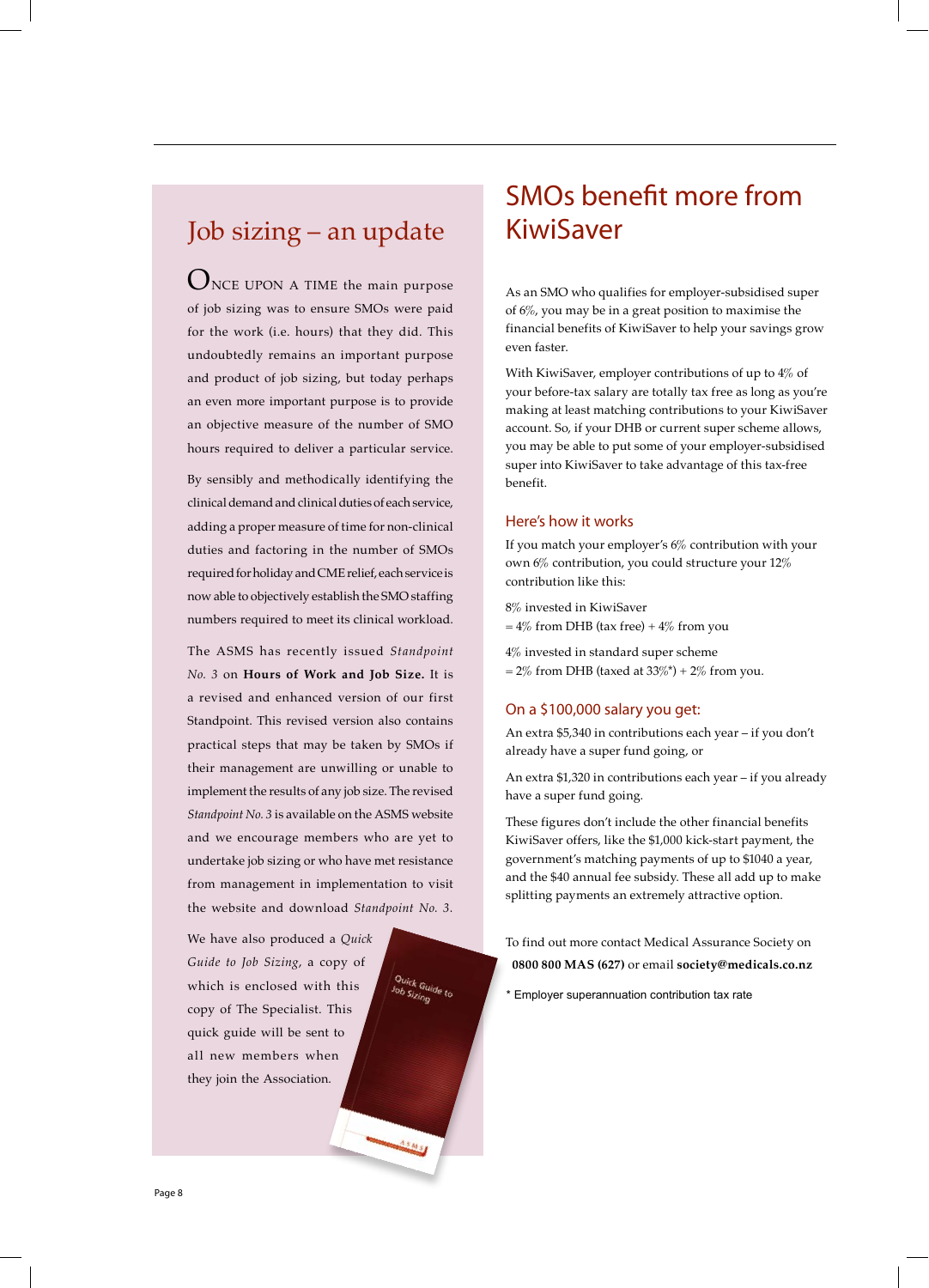Media statement from Health Minister David Cunliffe on ASMS ratification of MECA settlement, 8 May 2008



### Minister welcomes decision by Senior Doctors.

Minister of Health David Cunliffe has welcomed news that Senior Doctors have ratified a settlement on pay and conditions.

*"Today's decision is good news for both patients and senior doctors," Mr Cunliffe said.*

*"The commission which will be established as part of today's agreement will ensure that senior doctors working in New Zealand have pay and conditions commensurate with those working elsewhere." [emphasis added]*

Mr Cunliffe acknowledged Senior Doctors and DHBs for taking a constructive approach to achieving a positive outcome, which supports the long-term objective of promoting quality in the health sector, patient safety and strategic workforce planning.

*"Today's announcement shows that health workforce negotiations can have positive outcomes for all parties without disrupting patients."*

*Have you got a filler for this space?*

### ASMS services to members

### **As a professional association we promote:** right of equal access for all New Zealanders to high

- quality health services
- professional interests of salaried doctors and dentists
- policies sought in legislation and government by salaried doctors and dentists

#### **As a union of professionals we:**

- provide advice to salaried doctors and dentists who receive a job offer from a New Zealand employer
- negotiate effective and enforceable collective employment agreements with employers. This includes the collective agreement (MECA) covering employment of senior medical and dental staff in district health boards which ensures minimum terms and conditions for around 3000 doctors and dentists, over 90% of this workforce.
- advise and represent members when necessary
- support workplace empowerment and clinical leadership

### Other services

### *www.asms.org.nz*

Have you visited our regularly updated website? It's an excellent source of collective agreement information and it also publishes the ASMS media statements.

We welcome your feedback as it is vital in maintaining the site's professional standard.

### **ASMS Job Vacancies Online**

#### *www.asms.org.nz/system/jobs/job\_list.asp*

We encourage you to recommend that your head of department and those responsible for advertising vacancies, seriously consider using the facility.

Substantial discounts are offered for bulk and continued advertising.

### **ASMS email Broadcast**

In addition to *The Specialist* the ASMS also has an email news service, *ASMS Direct.* This is proving to be a very convenient and efficient method of communication with members.

If you wish to receive it please advise our Membership Support Officer, Kathy Eaden in the national office at *ke@asms.org.nz*

### How to contact the ASMS

| Telephone               | 04 499-1271                             |
|-------------------------|-----------------------------------------|
| Facsimile               | 04 499-4500                             |
| Fmail                   | asms@asms.org.nz                        |
| Website                 | www.asms.org.nz                         |
|                         | Postal Address PO Box 10763, Wellington |
| Street Address Level 11 |                                         |
|                         | The Bayleys Building                    |
|                         | Cnr Brandon St & Lambton Quay           |
|                         | Wellington                              |
|                         |                                         |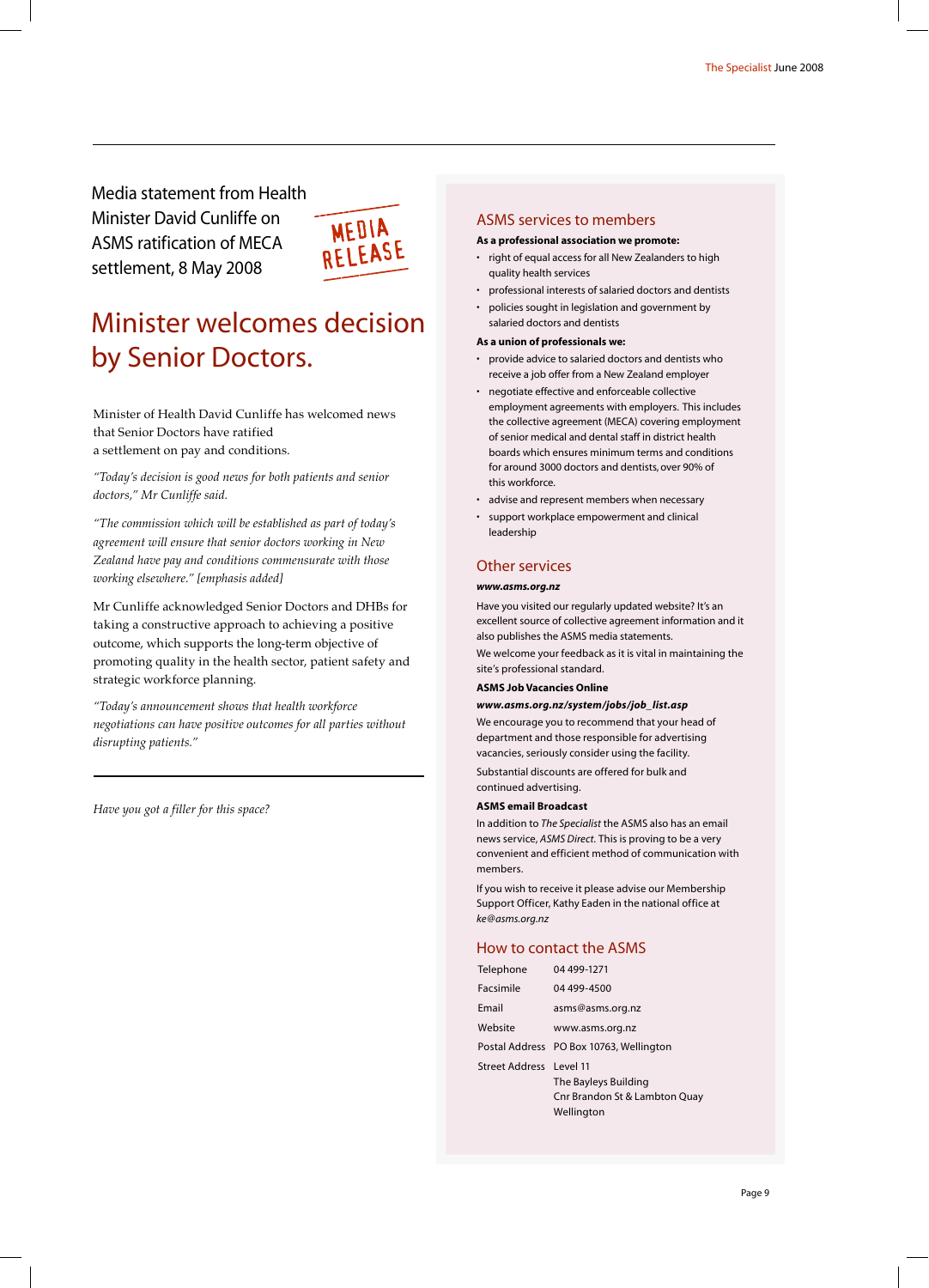### American doctors support national health insurance

Reflecting a shift in thinking over the past five years among United States doctors, a new study shows a clear majority of doctors (59%) now supports national health insurance. The study by the Indiana University researchers is the largest survey ever conducted among doctors on the issue of health care financing reform. It is based on a random sampling of names obtained from the American Medical Association's master list of physicians throughout the country.

Such plans typically involve a single, federally administered social insurance fund that that guarantees health care coverage for everyone, much like Medicare currently does for seniors. The plans typically eliminate or substantially reduce the role of private insurance companies in the health care financing system, but still allow patients to go the doctors of their choice.

A study published in the *Annals of Internal Medicine*, a leading medical journal, reports that a survey conducted last year of 2,193 physicians across the United States showed 59% of them "support government legislation to establish national health insurance," while 32% oppose it and 9% are neutral.

The findings reflect a leap of 10 percentage points in physician support for national health insurance (NHI) since 2002, when a similar survey was conducted. At that time, 49% of all respondents said they supported NHI and 40% opposed it.

Support among doctors for NHI has increased across almost all medical specialties suggesting growing sentiment that the United States' fragmented and for-profit insurance system is obstructing good patient care, and a majority now support national insurance as the remedy.

American doctors have often expressed concern about lack of patient access to care due to rising costs and patients' insufficient levels of insurance. An estimated 47 million Americans currently lack health insurance coverage and another 50 million are believed to be underinsured. At the same time, health care costs in the United States are rising at the rate of about 7% a year, twice the rate of inflation.

Dr Aaron Carroll, Director of Indiana University's Centre for Health Policy and Professionalism Research and lead author of the study, commented: "Many claim to speak for physicians and reflect their views. We asked doctors directly and found that, contrary to conventional wisdom, most doctors support the government creating national health insurance."

Other signs indicate that attitudes among doctors are changing. The nation's largest medical specialty group, the 124,000-member American College of Physicians, endorsed a single-payer national health insurance program for the first time in December.

**Ian Powell** Executive Director

### In America we are currently living in a Kindergarchy

In America we are currently living in a Kindergarchy, under rule by children. People who are raising, or have recently raised, or have even been around children a fair amount in recent years will, I think, immediately sense what I have in mind. Children have gone from background to foreground figures in domestic life, with more and more attention centered on them, their upbringing, their small accomplishments, their right relationship with parents and grandparents. For the past 30 years at least, we have been lavishing vast expense and anxiety on our children in ways that are unprecedented in American and in perhaps any other national life. Such has been the weight of all this concern about children that it has exercised a subtle but pervasive tyranny of its own. This is what I call Kindergarchy: dreary, boring, sadly misguided Kindergarchy.

On visits to the homes of friends with small children, one finds their toys strewn everywhere, their drawings on the refrigerator, television sets turned to their shows. Parents in this context seem less than secondary, little more than indentured servants. Under the Kindergarchy, all arrangements are centered on children: their schooling, their lessons, their predilections, their care and feeding and general high maintenance--children are the name of the game.

No other generations of kids have been so curried and cultivated, so pampered and primed, though primed for what exactly is a bit unclear.

The Kindergarchy Every child a dauphin. by Joseph Epstein

The Weekly Standard 06/09/2008, Volume 013, Issue 37

Page 10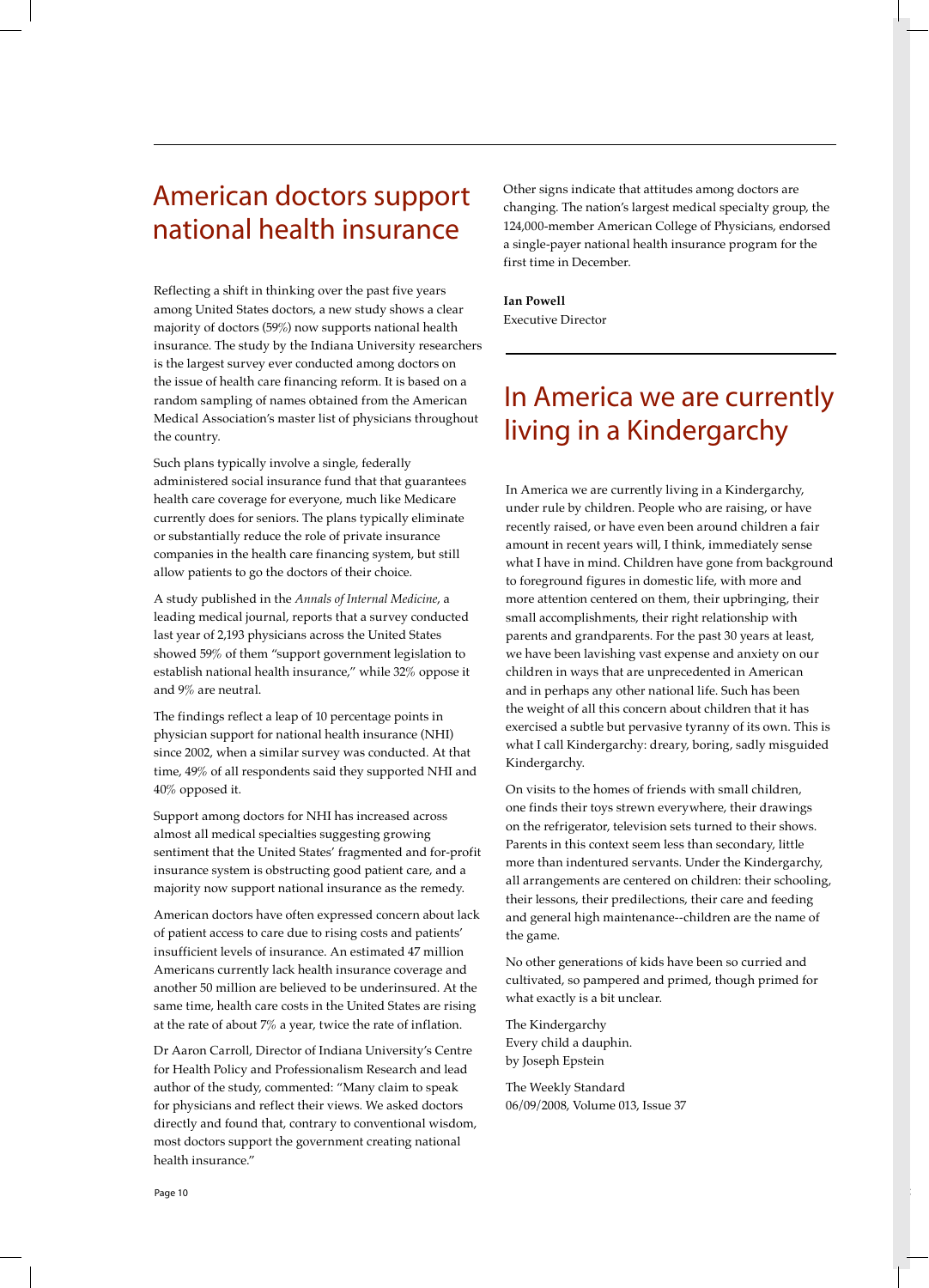### ASMS **Association of Salaried Medical Specialists**

L11 The Bayleys Building Cnr Brandon St & Lambton Quay PO Box 10 763 Wellington New Zealand

T +64 4 499 1271 F +64 4 499 4500 E asms@asms.org.nz lan Powell **Executive Director** 

#### **11 June 2008**

### **Special Circular 2008/1**

TO: All Financial Members of the ASMS

SUBJECT: 2008 ANNUAL CONFERENCE remits

#### Dear Member

I am writing to advise that the Association's 19th Annual Conference will be held in Wellington at Te Papa on 20th and 21st November 2008 (Thursday-Friday). Please schedule this in your diary. Delegates are also invited to attend a cocktail function on the evening of Wednesday 19th November. The function will be held at The Boatshed on Wellington's Taranaki Wharf and will be generously sponsored by Medical Assurance Society.

Any financial member and any branch (as well as the National Executive) may forward written remits for consideration by the Conference. Remits may include amendments to the Constitution, policy matters and other matters. Pursuant to Clause 10.4 of the Constitution the respective deadlines for receipt of remits by the National Office are:

| <b>Constitution Amendments</b> | Wednesday | 20 August 2008    |
|--------------------------------|-----------|-------------------|
| <b>Policy Remits</b>           | Saturday  | 20 September 2008 |
| Other Remits                   | Monday    | 20 October 2008   |

The Conference attendees comprise both National Executive members and branch delegates although only the latter may vote. Each branch is entitled to one delegate per 25 members (with a minimum of one delegate per branch).

Should you be interested in attending the Conference please contact your local branch representative or Membership Support Officer, Kathy Eaden at the national office. Financial members are also able to attend as observers. In addition to policy making, a relevant educational programme is also planned covering industrial, health policy and medico-legal matters.

I will write directly to branches at a later date advising of Conference information and remits for discussion.

Yours sincerely

Im Pombl

Ian Powell

EXECUTIVE DIRECTOR